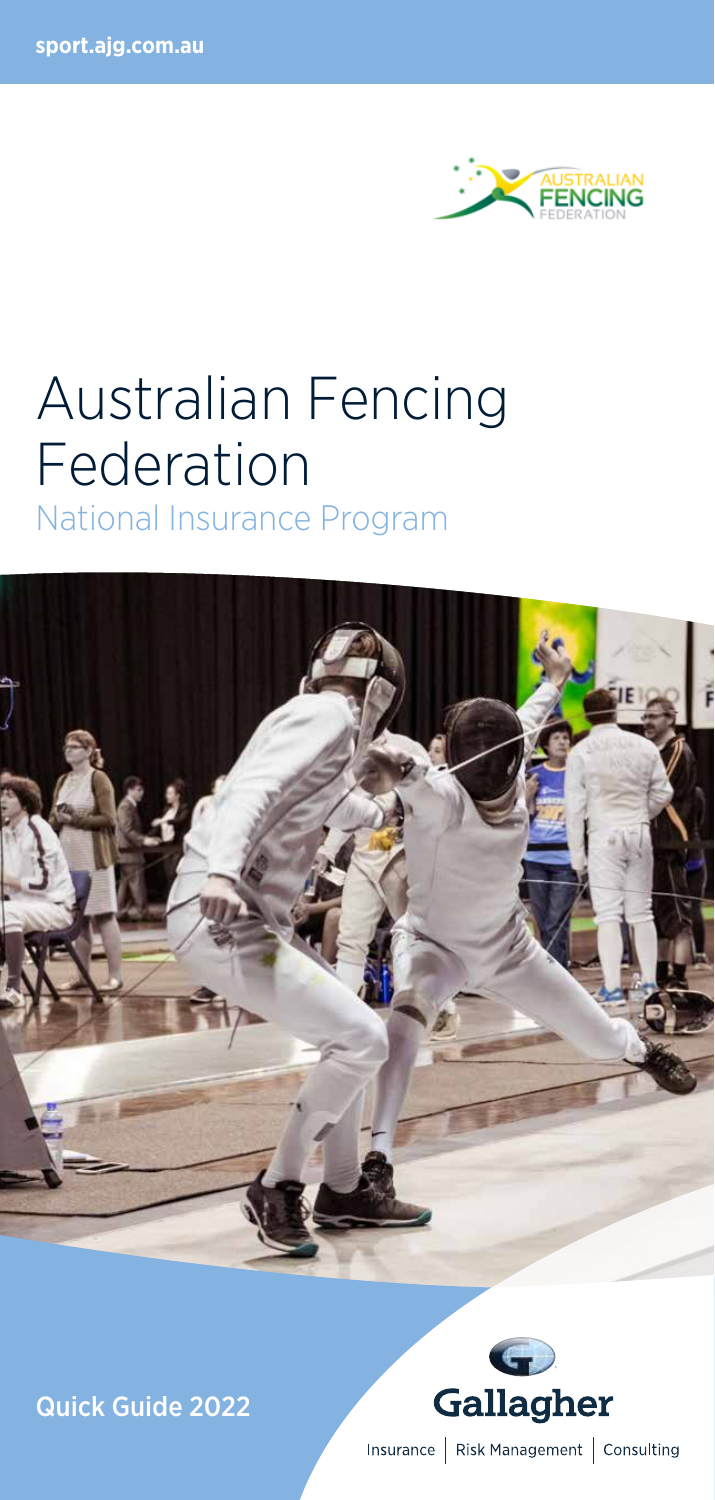



## Dear Australian Fencing Members,

We are pleased to present this quick guide to the 2022 Australian Fencing Federation Sports Injury insurance program.

The purpose of this quick guide is to provide an overview of some of the main covers of the policies as well as instructions on how to make a claim. For full details of cover please refer to the policy documents available on the Gallagher website at: sport.ajg.com.au.

General Insurers in Australia are prohibited from making payment on any expenses for which a Medicare benefit is paid or is payable including the balance of monies due or payable by you after the deduction of any Medicare benefit or rebate from the actual expense incurred. This is commonly referred to as the "Medicare Gap", (refer to National Health Act 1953).

The cover provided under this program is not "comprehensive" and is intended to compliment other insurance cover you may have in place. You will need to be mindful of any undertakings that are relevant to your player contractual obligations (Private Health insurance) and we encourage all participants to consider their own individual needs and circumstances in relation Private Health, Life and Income Protection insurance. It is an individual's responsibility to ensure that they have adequate insurance cover for their individual needs.

We wish you a safe and enjoyable 2022 season.

Yours sincerely,

**Gallagher Sport**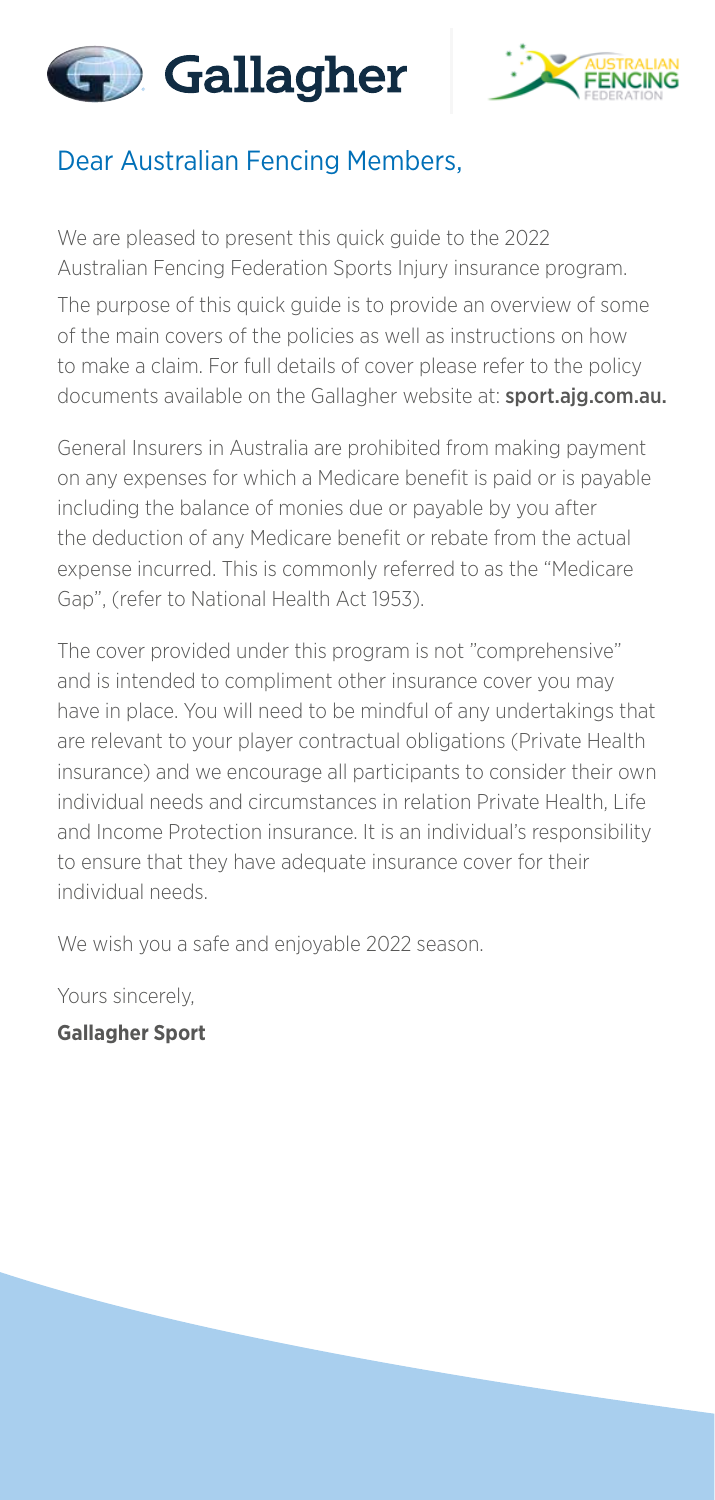# Scope of cover

#### Insured Persons

Australian Fencing Federation Ltd, including all affiliated state, league and club associations including all members, players, coaches, referees, officials, first aid personnel, administrators and voluntary workers.

#### Scope of Cover - Personal Accident

Cover is limited to injury\* whilst and insured person is:

- Playing in sanctioned club and representative games, competitions and performances;
- Participating in sanctioned training or practice sessions, or official functions arranged by the insured;
- Travelling to or from sanctioned club and representative games, competitions or performances, training or practice sessions, meetings or official functions arranged by the insured;
- Engaged in activities connected with the sport whilst staying away from home during a tour for the purpose of participating ;
- Whilst an Insured Person is engaged in voluntary work / committee meetings authorised by and under the control of the Insured.
- Come and Try Fencing Program including of 2 sessions per person.

## \* Injury, in the context of this policy, means bodily injury which:

- Bodily Injury means a physical injury which, occurs solely and independently of any other cause; and
	- a. is sustained by an Insured Person during the Scope of Cover,
	- b. is sustained by an Insured Person during the Period of Insurance,
	- c. is caused by an Accident, and
	- d. results, within 12 calendar months of the Accident, in the Insured Person suffering one or more of the Events listed in Section 4.1 Capital benefits and/or incurring expenses insured under Section 4.2 Medical benefits and/or suffering Temporary Total Disablement.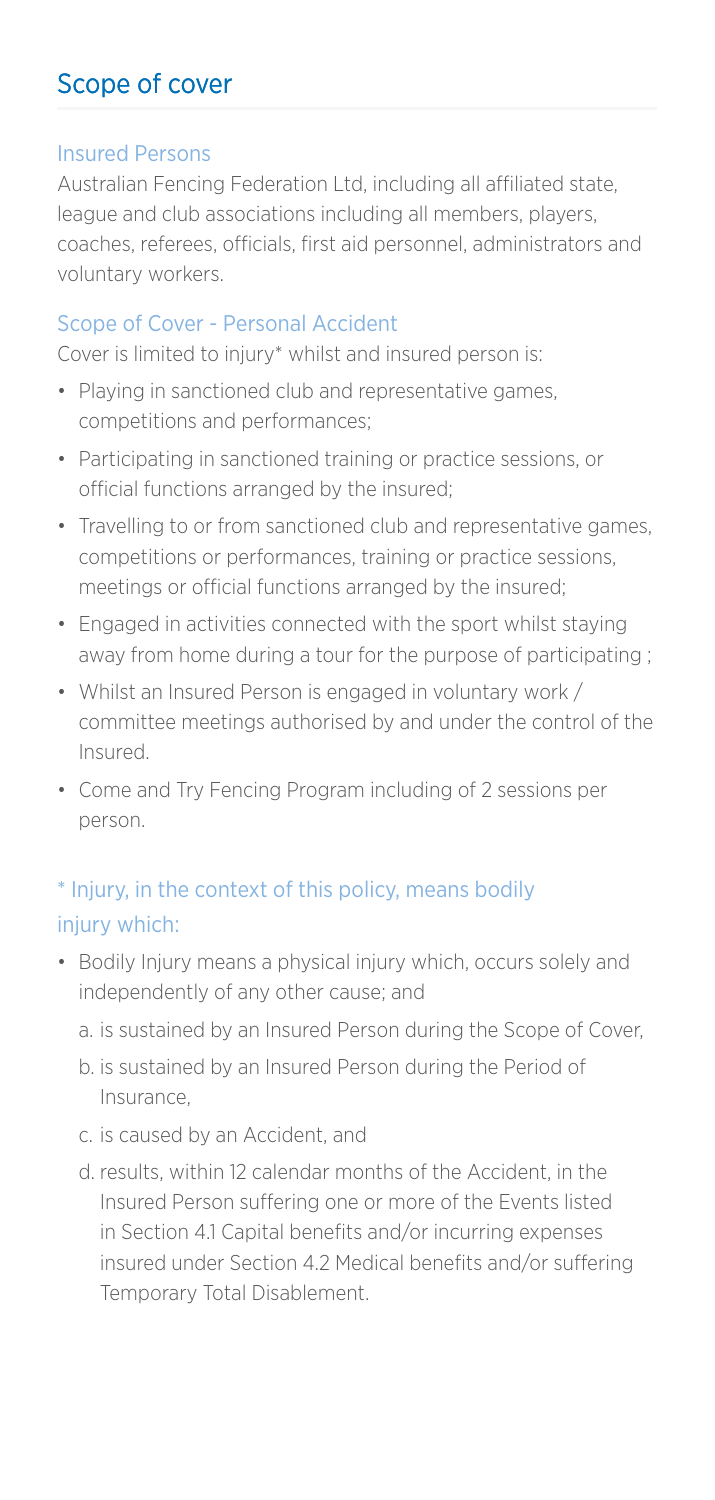## **Benefits**

Applies to registered athletes of participating affiliated state associations – seek confirmation from your state association to see if this cover applies to you.

| <b>Capital Benefits</b>                     |                               |           |  |
|---------------------------------------------|-------------------------------|-----------|--|
| Accidental Death and Other Capital Benefits |                               | \$100,000 |  |
| Accidental Death under 18 Years             |                               | \$20,000  |  |
|                                             |                               |           |  |
| <b>Weekly Benefits</b>                      |                               |           |  |
| Loss of Earnings                            | Max 100% up to \$500 per week |           |  |
| Student Assistance                          | Max 100% up to \$500 per week |           |  |
| Home Help                                   | Max 100% up to \$500 per week |           |  |
|                                             |                               |           |  |

Excess - 21 days, Maximum 52 weeks benefit

#### Non Medicare Medical

- 85% to a maximum of \$2,500 per injury
- Excess \$200 for all claims
- Cover for the above expenses will only apply if treatment has been certified necessary by a legally qualified medical practitioner to a registered provider

#### Other Benefits

- Home Nursing Care \$300 per week / 7 day excess / 52 week benefit period
- Funeral expenses \$5,000
- Home Modification Expenses \$10,000
- In Memoriam Benefit \$1,000
- Parents Allowance \$25 per day in-patient benefit up to \$1,500.
- Ancillary Non-Medical Expenses \$1,500
- Rehabilitation Benefits up to \$3,000 for Vocational College expenses and \$500 for gym membership
- Double Capital Benefit for Under 12 year olds Permanent Total Disablement or Permanent Paralysis of all limbs the capital benefit is doubled.

#### Affiliated State & Club Entity Cover

| Public & Products Liability | \$20,000,000 |
|-----------------------------|--------------|
| Professional Indemnity      | \$5,000,000  |

**IMPORTANT:** Please refer to policy wording for full terms and conditions and exclusions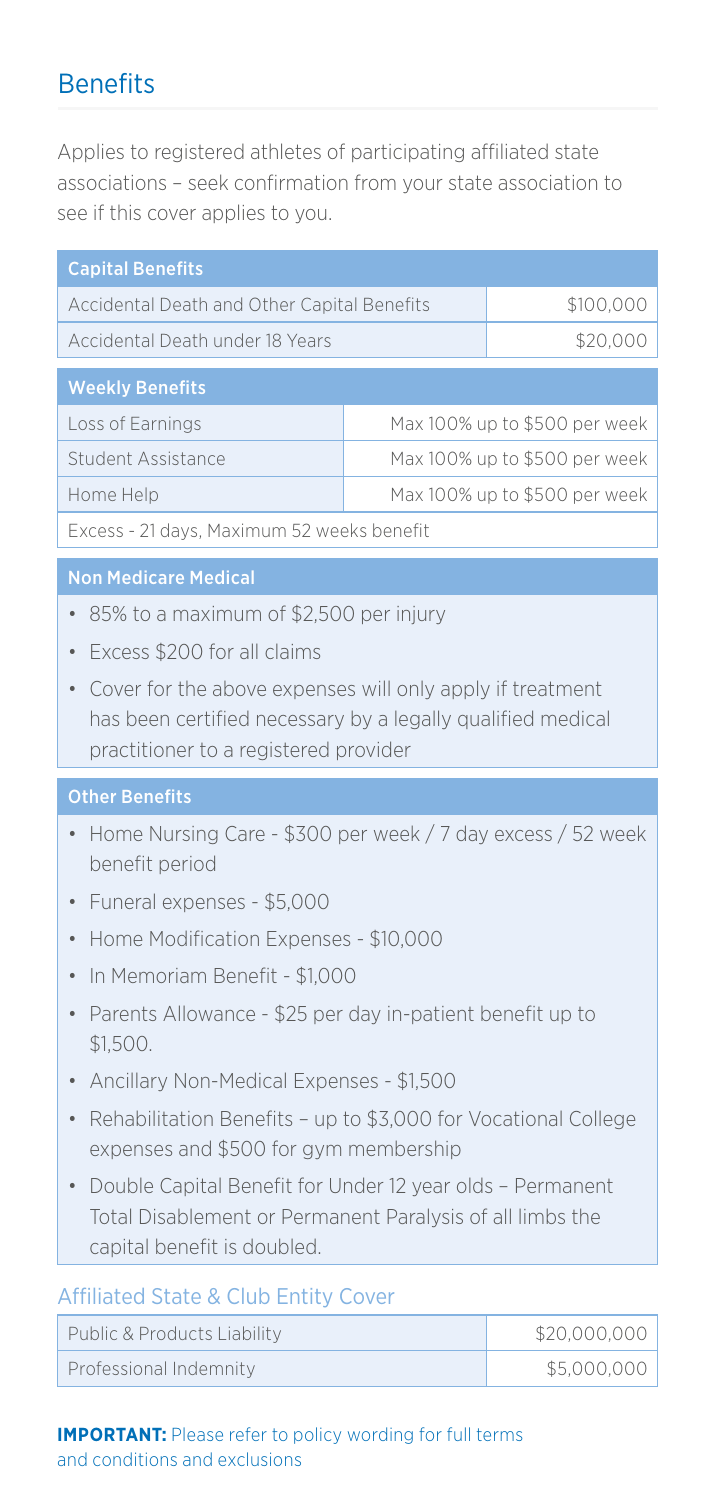# How do I make a claim?

To make a claim for injury, you will need to take the following steps within 30 days of the injury occurring:

## Step 1:

Obtain a claim form from Gallagher by calling 1800 931 129 or download by visiting sport.ajg.com.au/make-a-claim.

## Step 2:

Arrange for your doctor to complete the 'Medical Statement' section of the claim form.

### Step 3:

Arrange for your club President, Treasurer or Secretary to complete 'The Club's Declaration' section of the claim form. If claiming loss of income, you will need your employer complete 'The Member's Employment Details' section of the claim form.

#### Step 4:

Return the completed claim form to Gallagher via: Email: sport@ajg.com.au or by post to:

Gallagher Sporting Claims, GPO Box 859, Brisbane, QLD 4001

**IMPORTANT:** Please refer to policy wording for full terms and conditions and exclusions.